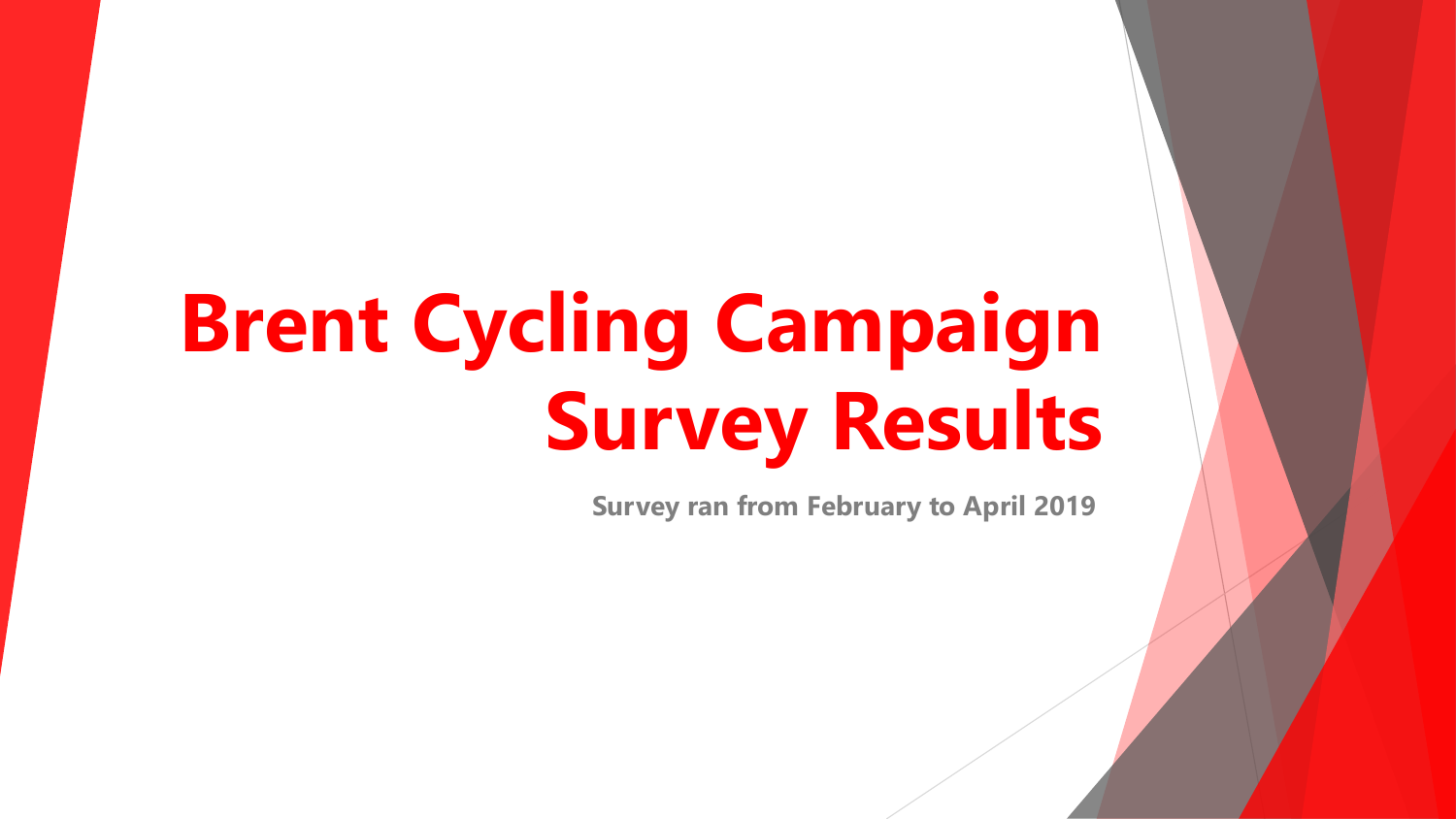## **How Have you heard of Brent Cycling Campaign or Brent Cyclists?**



- **London Cycling Campaign**
- Never heard of Brent Cycling Campaign
- Recommended/mentioned by someone
- Social Media

**There was no strong desire to hold meetings on weekends. Of the 38% of those who responded to alternative days during the week, 80% suggested that Mondays would be preferred.** 

### **69% of members joined to campaign for better cycling provision**

**44% of respondents don't have a membership with LCC or Brent Cycling Campaign, however, 79% cycle in Brent.**

**What made you join?**

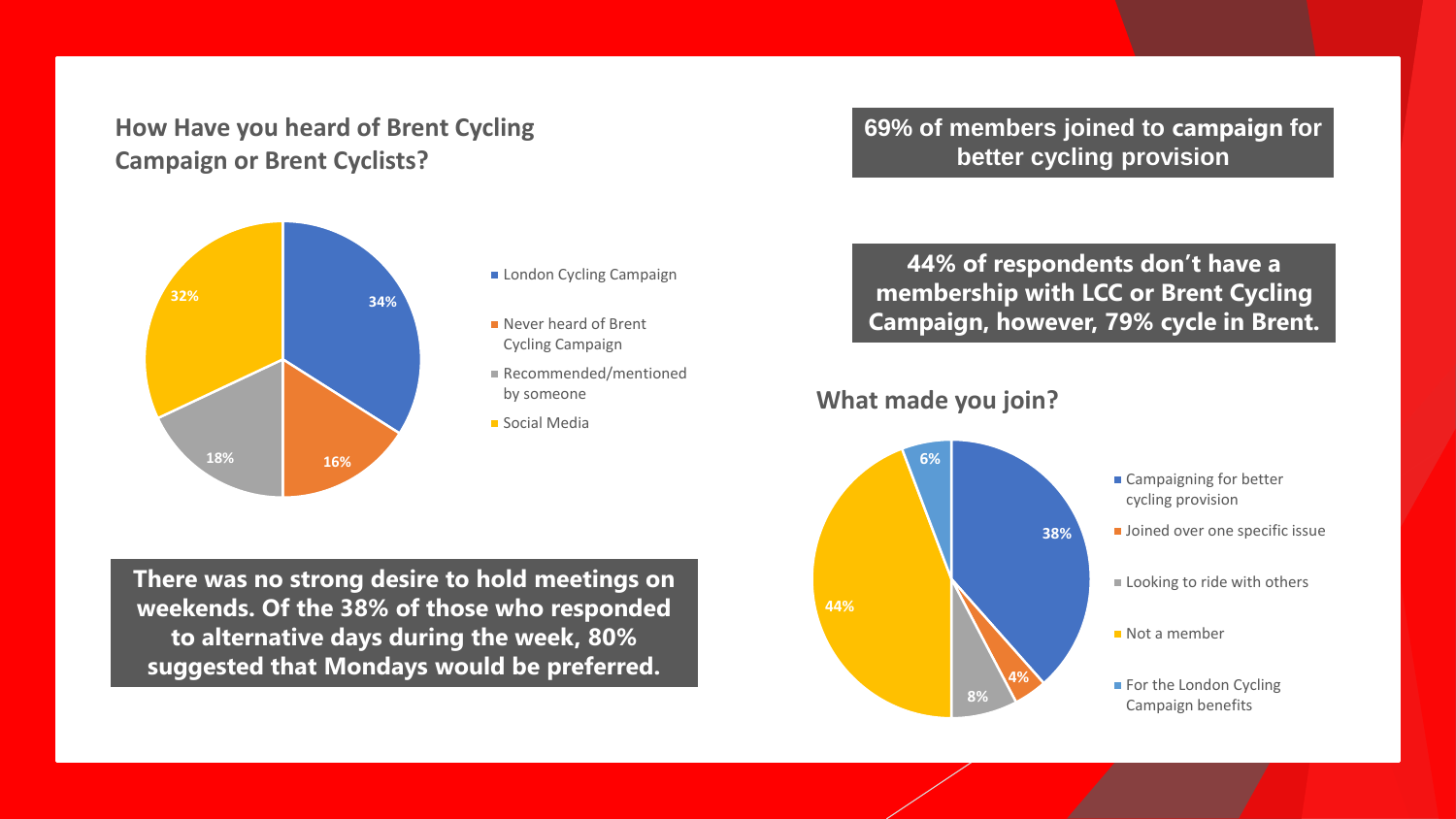

## **Cycling Improvement by Priority**

**80% see more protected/semi protected cycle lanes as the highest priority.**

**Respondents want to see better facilities on main roads (Kilburn High Road, Harrow Road, Willesden High Road, Chamberlayne Road, Brondesbury Park, Kensal Rise, Wembley, Kingsbury, Northwick Park and Kenton Road). People would like to see better North/South connections within the borough as well connections with existing facilities in other boroughs.**

**Poor surface and lack of storage were other common concerns.**

**More effort needs to be put into reducing motor traffic dominance, through permanent and timed access restrictions.**

 $\blacksquare$  High Priority (5)  $\blacksquare$  4  $\blacksquare$  3  $\blacksquare$  2  $\blacksquare$  Low Priority (1)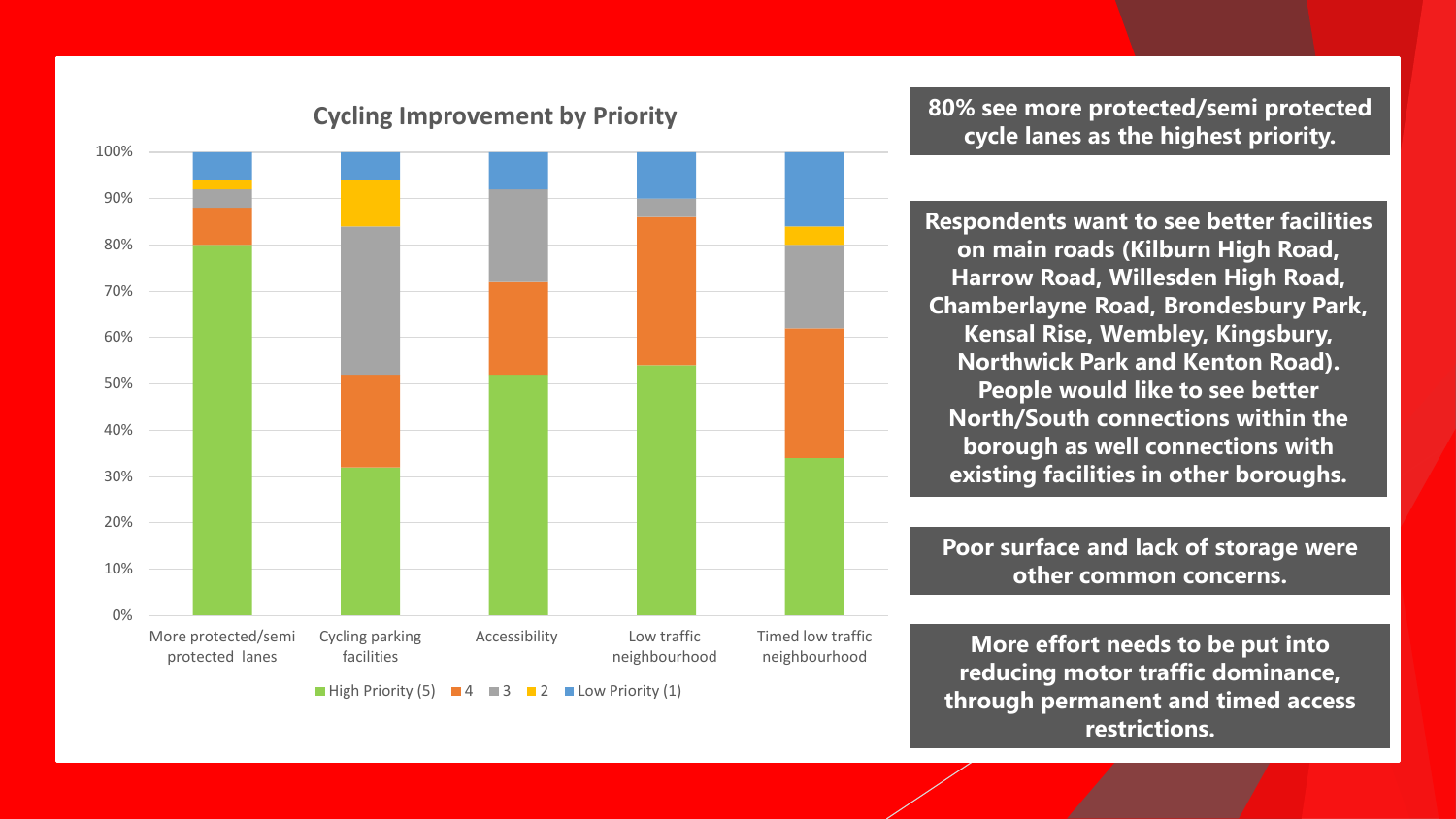**Do you consider yourself to be a Disabled person or live with a long term condition?**



**Respondents consisted of 52% women and 48% men. 74% use standard cycles. 5% have e-assist and 15%, non-standard cycles included adapted cycles. 6% of respondents use sharing cycle schemes.**

**Only 6% of respondents considered themselves as a Disabled person however, 35% said cycling helped them with mobility needs.** 

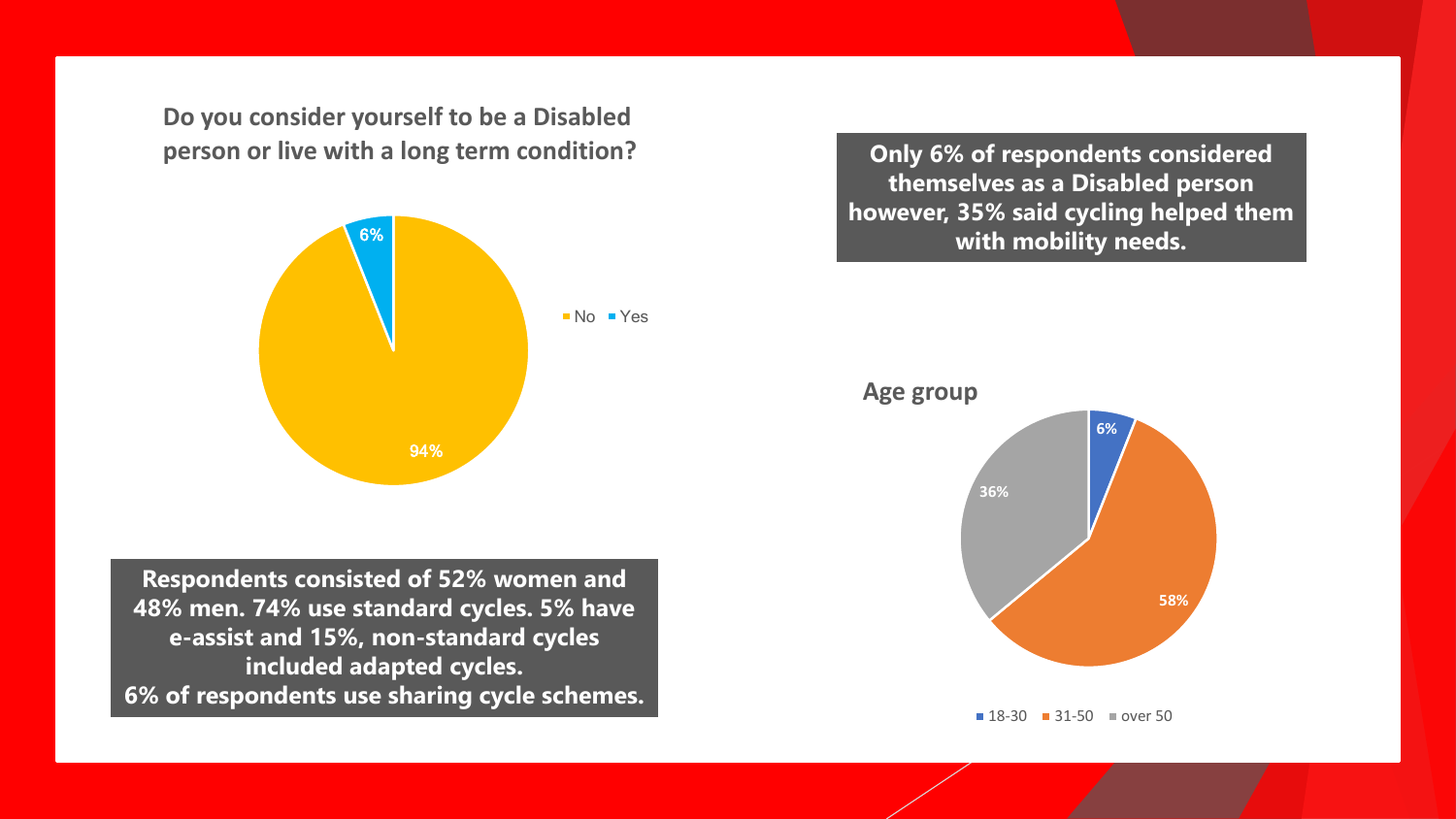#### **Why do you cycle?**



**Practical (Commute to work,** schoolrun, shops, social)

**Going to work, to school or social occasions were the main reasons cited for cycling, with 37% of respondents, followed by Leisure.** 

**Other reasons given preventing more cycling included: level of traffic, aggressive drivers behaviour, lack of fitness, lack of affordable short term rentals, lack of organised rides and bad weather.**

**The most important reason preventing people from cycling more is the unsuitability of the roads, either too dangerous or having physical barriers. Followed by a lack of a continuous and safe cycling network.** 

**What prevents you from cycling or cycling more?**



 $\blacksquare$  Very Important  $\blacksquare$  2  $\blacksquare$  3  $\blacksquare$  4  $\blacksquare$  5  $\blacksquare$  Not Important